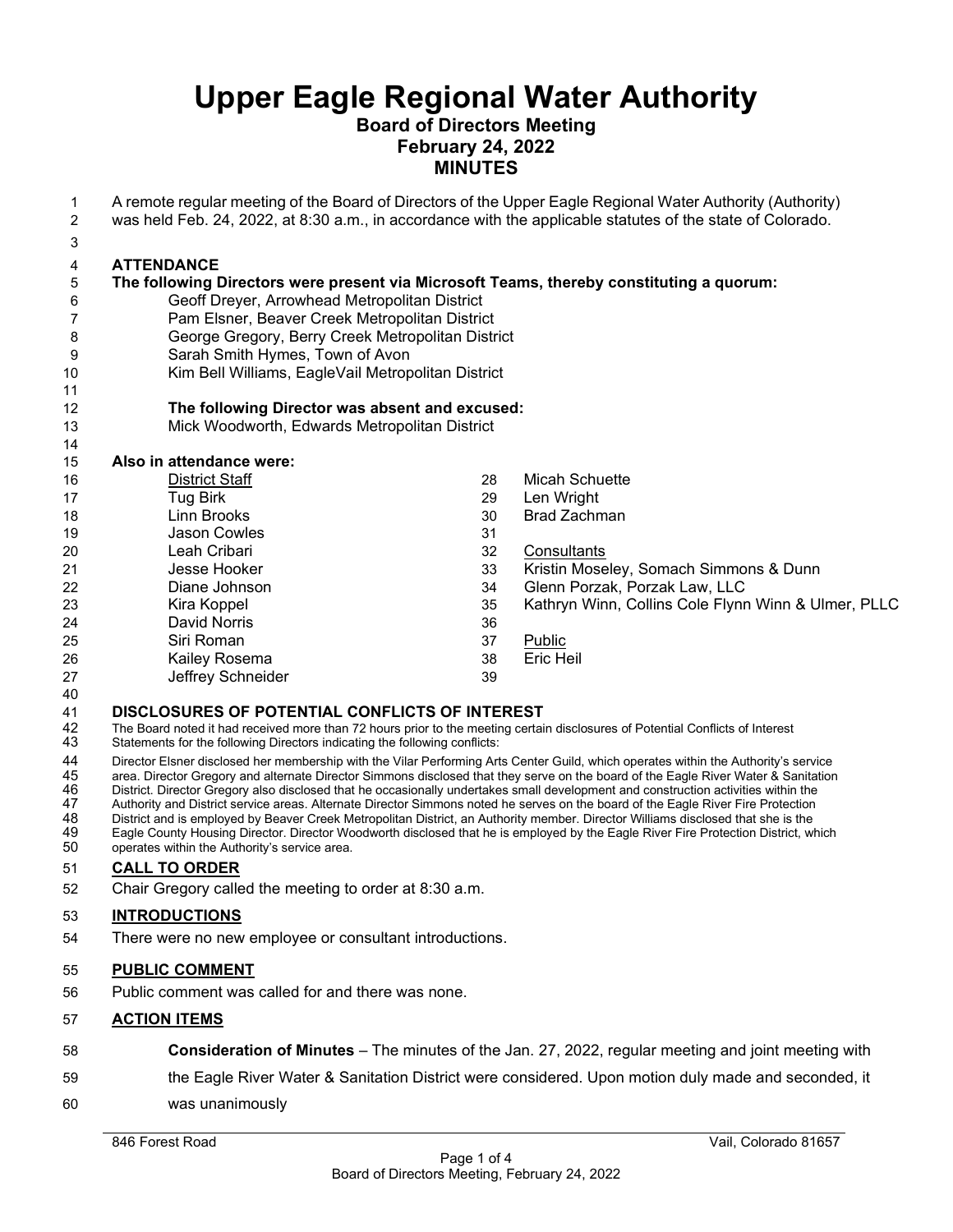**RESOLVED** that the minutes of the Jan. 27, 2022, regular meeting and joint meeting be accepted and hereby are approved as presented. **Rules and Regulations update** – Mr. Birk presented a memo and a redline of the sections proposed for revision, a copy of which is attached hereto as **Exhibit A** and incorporated herein by this reference. In response to a question, he said the changes were minor. Mr. Cowles highlighted Section 4.5.6, when connection fees are due. After discussion and upon motion duly made and seconded, it was unanimously **RESOLVED** to approve and accept the revisions to the Rules and Regulations as presented. **NorthStar PUD request** – Mr. Schuette presented a memo and supporting documentation, a copy of which is attached hereto as **Exhibit B** and incorporated herein by this reference. After discussion and upon motion duly made and seconded, it was unanimously **RESOLVED** to approve and accept a \$146,524 cash payment in lieu of the NorthStar PUD Amendment's 4.44 acre-feet water rights dedication requirement as presented, and to instruct staff to execute a Water and Wastewater Service Agreement for the Development. **Information Reports** – The board reviewed the monthly development report, board committee membership, and the January meeting summary, copies of which are attached hereto as **Exhibits C, D, and E**, respectively, and incorporated herein by this reference. Vice-Chair Hymes said the McGrady Acres parcel is an active development and should be reflected on the development report. **STRATEGY ITEMS**

 **Board Member Input** – Chair Gregory congratulated consultants and staff for their work to close 20 on the Bolts Lake parcel. Vice-Chair Hymes asked about the timing of the "Call for Nominations" related to the May 3 Eagle River Water & Sanitation District board of directors' election. Ms. Johnson said the required legal notice was published Feb. 3; additional public notice was given via the February billing statements, local radio, and a Feb. 21 news release.

- **Sustainability update and 2021 Accomplishments** Ms. Koppel briefly reviewed local climate events and overall challenges via a PowerPoint presentation, a copy of which is attached hereto as **Exhibit F**. She reviewed 2021 organizational accomplishments including various certifications and awards, local events, greenhouse gas emission reductions, employee engagement, and revenue made from sustainability programs. She also provided a brief look at 2022 plans.
- Directors commented on the important work and thanked Ms. Koppel. Director Dreyer commented that using a reductionist approach is not enough to address the climate crisis and
- advocated for carbon sequestration efforts.

# **GENERAL MANAGER REPORT**

Ms. Brooks referenced the General Manager Report, a copy of which is attached here as **Exhibit G** and

incorporated herein by this reference.

 **COVID-19 update** – Ms. Brooks relayed local COVID-19 trends and said the staff incident response team had decided to maintain mask wearing onsite for a while longer.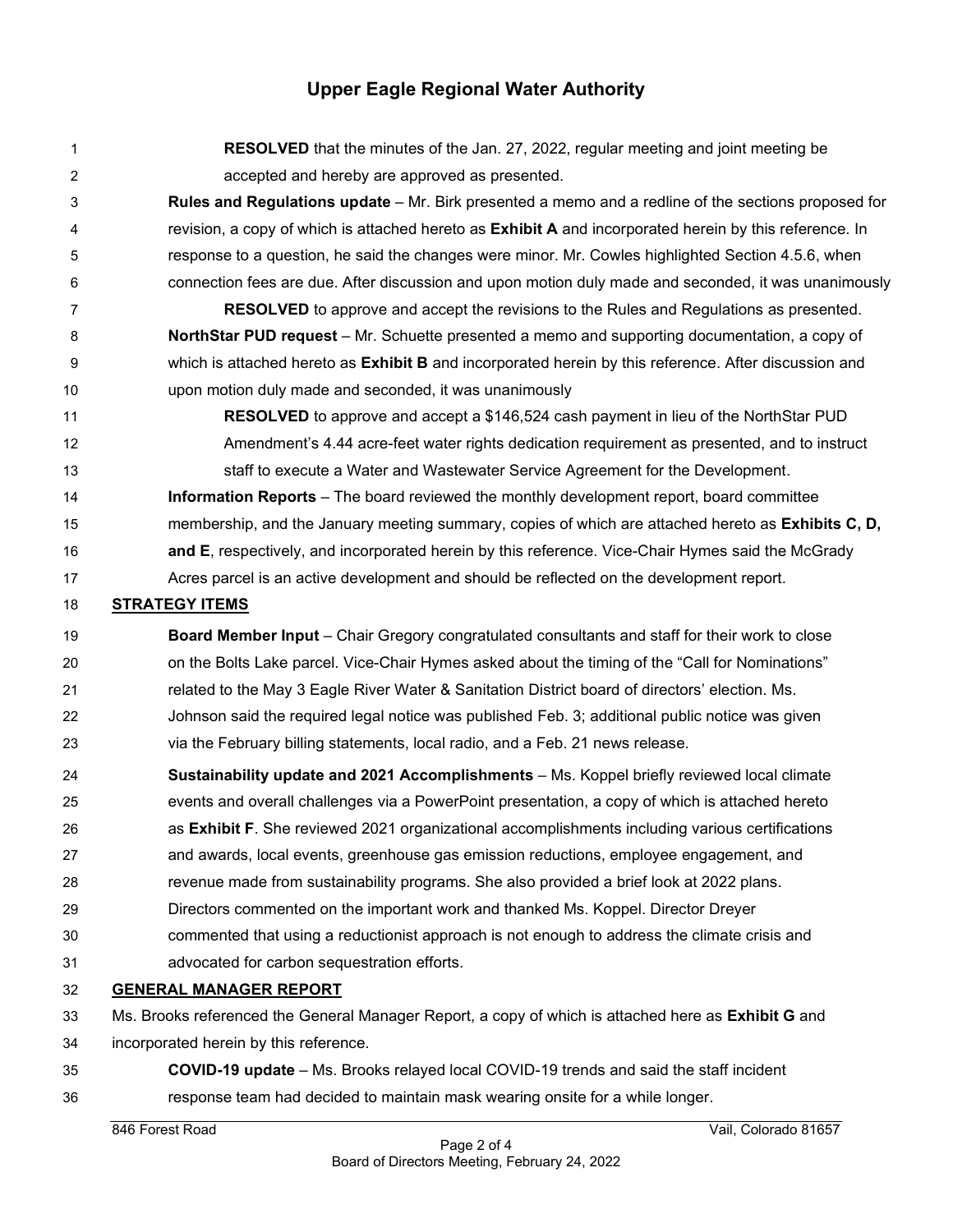### **OPERATIONS REPORT**

- Ms. Roman presented the operations report, a copy of which is attached hereto as **Exhibit H** and
- incorporated herein by this reference.
- **Gore Creek Watershed Source Water Protection Plan** Ms. Cribari referenced a memo and shared a PowerPoint presentation, copies of which are attached hereto as **Exhibits I and J**, respectively, and incorporated herein by this reference. She and Ms. Rosema summarized the work, partners, funding, regulatory framework, background, and findings of the Source Water Protection Plan for the Gore Creek watershed. Similar work will start this year for the Authority's service area, to create a Source Water Protection Plan for the Eagle River watershed. **Frozen Service Lines** – Ms. Roman mentioned that Field Operations staff are dealing with an uptick of frozen service lines this winter; possible causes include lack of insulating snow and
- aging infrastructure.

# **ENGINEERING AND WATER RESOURCES REPORT**

 Mr. Cowles referenced the unallocated water update, a copy of which is attached hereto as **Exhibit K** and incorporated herein by this reference. He said the unallocated water amounts were adjusted based on the final calculations for the NorthStar PUD, which leaves 54.31 acre-feet of unrestricted unallocated water

- for the Authority to serve future uses, which includes 25AF pledged to the Authority by the District. In
- response to a question about the effect of the future Bolts Lake, Mr. Cowles and Ms. Brooks noted that
- much would be dedicated to a strategic reserve that is critical to operating in multi-year droughts.

## **COMMUNICATIONS AND PUBLIC AFFAIRS REPORT**

Ms. Johnson referenced her report, a copy of which is attached hereto as **Exhibit L** and incorporated

herein by this reference. She reminded directors that Ms. Brooks was speaking at the Feb. 24 Walking

- Mountains Science Center's Climate Speaker Series which could be attended in person at Colorado
- Mountain College or viewed on YouTube.

# **WATER COUNSEL REPORT**

- **Legislative Update**  Ms. Moseley mentioned House Bill 22-1151, Turf Replacement Program, which would provide state funds to finance the voluntary replacement of irrigated turf. She also said Senate Bill 22-029, Investment Water Speculation, may be difficult to progress and that the proposed "RIVR" (recreation in-channel values reach) legislation is yet to be introduced. **Hill v Warsewa case** – Ms. Moseley mentioned a news story about this case, a copy of which is attached hereto as **Exhibit M** and incorporated herein by this reference. Ms. Brooks stated that the Colorado Water Congress's water stewardship project is drafting an amicus brief to support the state's position and asked the board to consider a \$500 contribution for that effort. The board
- approved of funds being spent for this purpose and directed staff to make the contribution.
- **Waters of the U.S. case** Ms. Moseley provided an article about the evolving WOTUS rule, a copy of which is attached hereto as **Exhibit N** and incorporated herein by this reference.